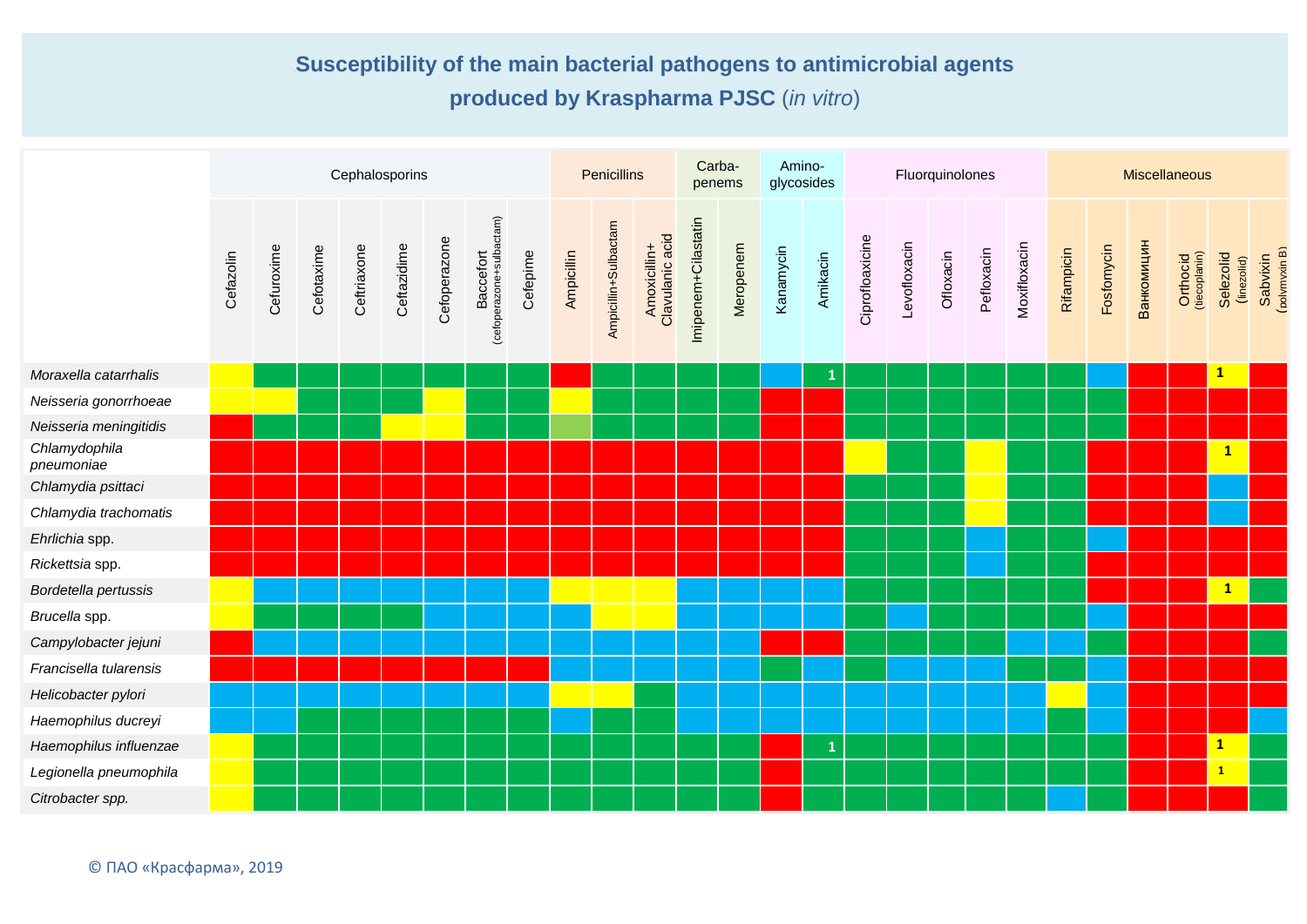### *Continuation* (1)

|                                 | Cephalosporins |            |            |             |             |              |                                       |          |            | <b>Penicillins</b>   |                                 |                     | Carba-<br>penems |           | Amino-<br>glycosides |                 |              | Fluorquinolones |            |              | <b>Miscellaneous</b> |            |            |                           |                          |                           |  |  |
|---------------------------------|----------------|------------|------------|-------------|-------------|--------------|---------------------------------------|----------|------------|----------------------|---------------------------------|---------------------|------------------|-----------|----------------------|-----------------|--------------|-----------------|------------|--------------|----------------------|------------|------------|---------------------------|--------------------------|---------------------------|--|--|
|                                 | Cefazolin      | Cefuroxime | Cefotaxime | Ceftriaxone | Ceftazidime | Cefoperazone | Baccefort<br>(cefoperazone+sulbactam) | Cefepime | Ampicillin | Ampicillin+Sulbactam | Amoxicillin+<br>Clavulanic acid | Imipenem+Cilastatin | Meropenem        | Kanamycin | Amikacin             | Ciprofloaxicine | Levofloxacin | Ofloxacin       | Pefloxacin | Moxifloxacin | Rifampicin           | Fosfomycin | Ванкомицин | Orthocid<br>(tiecoplanin) | Selezolid<br>(linezolid) | Sabvixin<br>(polymyxin B) |  |  |
| Enterobacter spp.               |                |            |            |             |             |              |                                       |          |            |                      |                                 |                     |                  |           |                      |                 |              |                 |            |              |                      |            |            |                           |                          |                           |  |  |
| Escherichia coli                |                |            |            |             |             |              |                                       |          |            |                      |                                 |                     |                  |           |                      |                 |              |                 |            |              |                      |            |            |                           |                          |                           |  |  |
| Klebsiella pneumoniae           |                |            |            |             |             |              |                                       |          |            |                      |                                 |                     |                  |           |                      |                 |              |                 |            |              |                      |            |            |                           |                          |                           |  |  |
| Morganella morganii             |                |            |            |             |             |              |                                       |          |            |                      |                                 |                     |                  |           |                      |                 |              |                 |            |              |                      |            |            |                           |                          |                           |  |  |
| Proteus mirabilis               |                |            |            |             |             |              |                                       |          |            |                      |                                 |                     |                  |           |                      |                 |              |                 |            |              |                      |            |            |                           |                          |                           |  |  |
| Proteus vulgaris                |                |            |            |             |             |              |                                       |          |            |                      |                                 |                     |                  |           |                      |                 |              |                 |            |              |                      |            |            |                           |                          |                           |  |  |
| Providencia stuartii            |                |            |            |             |             |              |                                       |          |            |                      |                                 |                     |                  |           |                      |                 |              |                 |            |              |                      |            |            |                           |                          |                           |  |  |
| Salmonella spp.                 |                |            |            |             |             |              |                                       |          |            |                      |                                 |                     |                  |           |                      |                 |              |                 |            |              |                      |            |            |                           |                          |                           |  |  |
| Salmonella typhi                |                |            |            |             |             |              |                                       |          |            |                      |                                 |                     |                  |           |                      |                 |              |                 |            |              |                      |            |            |                           |                          |                           |  |  |
| Serratia spp.                   |                |            |            |             |             |              |                                       |          |            |                      |                                 |                     |                  |           |                      |                 |              |                 |            |              |                      |            |            |                           |                          |                           |  |  |
| Shigella spp.                   |                |            |            |             |             |              |                                       |          |            |                      |                                 |                     |                  |           |                      |                 |              |                 |            |              |                      |            |            |                           |                          |                           |  |  |
| Yersinia enterocolitica         |                |            |            |             |             |              |                                       |          |            |                      |                                 |                     |                  |           |                      |                 |              |                 |            |              |                      |            |            |                           |                          |                           |  |  |
| Yersinia pestis                 |                |            |            |             |             |              |                                       |          |            |                      |                                 |                     |                  |           |                      |                 |              |                 |            |              |                      |            |            |                           |                          |                           |  |  |
| Acinetobacter spp.              |                |            |            |             |             |              |                                       |          |            |                      |                                 |                     |                  |           |                      | $\star$         |              |                 |            |              |                      |            |            |                           |                          |                           |  |  |
| Burkholderia cepacia            |                |            |            |             |             |              |                                       |          |            |                      |                                 |                     |                  |           |                      |                 |              |                 |            |              |                      |            |            |                           |                          |                           |  |  |
| Pseudomonas aeruginosa          |                |            |            |             |             |              |                                       |          |            |                      |                                 |                     |                  |           |                      |                 |              |                 |            |              |                      |            |            |                           |                          |                           |  |  |
| Stenotrophomonas<br>maltophilia |                |            |            |             |             |              |                                       |          |            |                      |                                 |                     |                  |           |                      |                 |              |                 |            |              |                      |            |            |                           |                          |                           |  |  |
| Aeromonas hydrophila            |                |            |            |             |             |              |                                       |          |            |                      |                                 |                     |                  |           |                      |                 |              |                 |            |              |                      |            |            |                           |                          |                           |  |  |
| Pasteurella multocida           |                |            |            |             |             |              |                                       |          |            |                      |                                 |                     |                  |           |                      |                 |              |                 |            |              |                      |            |            |                           |                          |                           |  |  |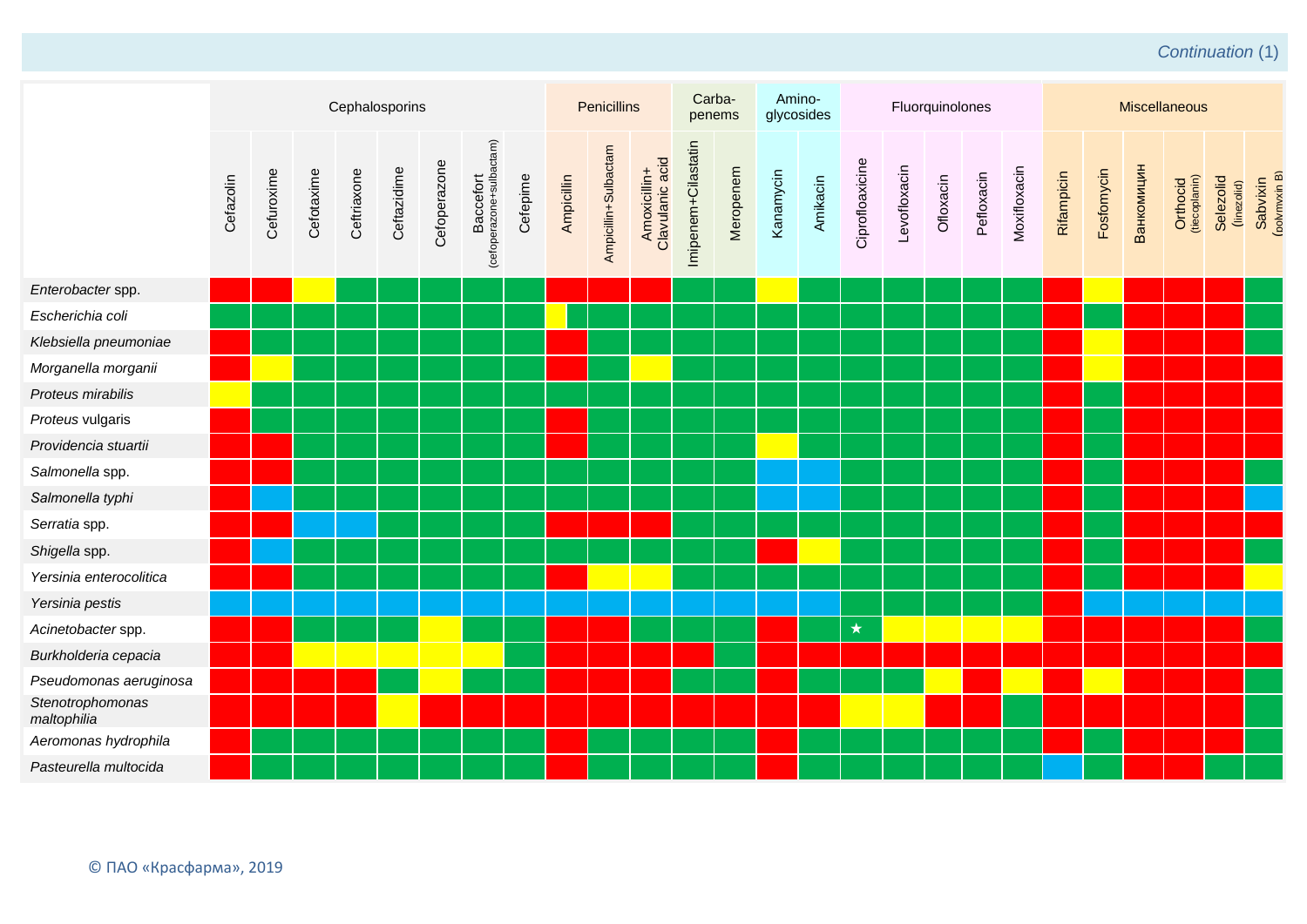## *Continuation* (2)

|                                                 | Cephalosporins |            |            |             |             |              |                                       |          |            | <b>Penicillins</b>   |                                 |                     | Carba-<br>penems |           | Amino-<br>glycosides |                 |              | Fluorquinolones |            |              | <b>Miscellaneous</b> |            |            |                           |                                 |                           |  |  |
|-------------------------------------------------|----------------|------------|------------|-------------|-------------|--------------|---------------------------------------|----------|------------|----------------------|---------------------------------|---------------------|------------------|-----------|----------------------|-----------------|--------------|-----------------|------------|--------------|----------------------|------------|------------|---------------------------|---------------------------------|---------------------------|--|--|
|                                                 | Cefazolin      | Cefuroxime | Cefotaxime | Ceftriaxone | Ceftazidime | Cefoperazone | Baccefort<br>(cefoperazone+sulbactam) | Cefepime | Ampicillin | Ampicillin+Sulbactam | Amoxicillin+<br>Clavulanic acid | Imipenem+Cilastatin | Meropenem        | Kanamycin | Amikacin             | Ciprofloaxicine | Levofloxacin | Ofloxacin       | Pefloxacin | Moxifloxacin | Rifampicin           | Fosfomycin | Ванкомицин | Orthocid<br>(tiecoplanin) | <b>Selezolid</b><br>(linezolid) | Sabvixin<br>(polymyxin B) |  |  |
| Vibrio cholerae                                 |                |            |            |             |             |              |                                       |          |            |                      |                                 |                     |                  |           |                      |                 |              |                 |            |              |                      |            |            |                           |                                 |                           |  |  |
| Enterococcus faecalis                           |                |            |            |             |             |              |                                       |          |            |                      |                                 |                     |                  |           | S                    |                 |              |                 |            |              |                      |            |            |                           |                                 |                           |  |  |
| Enterococcus faecium                            |                |            |            |             |             |              |                                       |          |            |                      |                                 |                     |                  |           |                      |                 |              |                 |            |              |                      |            |            |                           |                                 |                           |  |  |
| Staphylococcus aureus<br>(MSSA)                 |                |            |            |             |             |              |                                       |          |            |                      |                                 |                     |                  |           |                      |                 | $\star$      |                 |            |              |                      |            |            |                           |                                 |                           |  |  |
| Staphylococcus aureus<br>(MRSA)                 |                |            |            |             |             |              |                                       |          |            |                      |                                 |                     |                  |           |                      |                 |              |                 |            |              |                      |            |            |                           |                                 |                           |  |  |
| Staphylococcus<br>epidermidis (MSSE)            |                |            |            |             |             |              |                                       |          |            |                      |                                 |                     |                  |           |                      |                 |              |                 |            |              |                      |            |            |                           |                                 |                           |  |  |
| Staphylococcus<br>epidermidis (MRSE)            |                |            |            |             |             |              |                                       |          |            |                      |                                 |                     |                  |           |                      |                 |              |                 |            |              |                      |            |            |                           |                                 |                           |  |  |
| Streptococcus pyogenes                          |                |            |            |             |             |              |                                       |          |            |                      |                                 |                     |                  |           |                      |                 |              |                 |            |              |                      |            |            |                           |                                 |                           |  |  |
| Streptococcus agalactiae                        |                |            |            |             |             |              |                                       |          |            |                      |                                 |                     |                  |           |                      |                 |              |                 |            |              |                      |            |            |                           |                                 |                           |  |  |
| Streptococcus bovis                             |                |            |            |             |             |              |                                       |          |            |                      |                                 |                     |                  |           |                      |                 |              |                 |            |              |                      |            |            |                           |                                 |                           |  |  |
| Streptococcus pneumoniae<br>(ПЧП)               |                |            |            |             |             |              |                                       |          |            |                      |                                 |                     |                  |           |                      |                 |              |                 |            |              |                      |            |            |                           |                                 |                           |  |  |
| Streptococcus pneumoniae<br>(IP <sub>II</sub> ) |                |            |            |             |             |              |                                       |          |            |                      |                                 |                     |                  |           |                      |                 |              |                 |            |              |                      |            |            |                           |                                 |                           |  |  |
| Streptococcus viridans                          |                |            |            |             |             |              |                                       |          |            |                      |                                 |                     |                  |           |                      |                 |              |                 |            |              |                      |            |            |                           |                                 |                           |  |  |
| Mycobacterium avium<br>комплекс                 |                |            |            |             |             |              |                                       |          |            |                      |                                 |                     |                  |           |                      |                 |              |                 |            |              |                      |            |            |                           |                                 |                           |  |  |
| Mycobacterium<br>tuberculosis                   |                |            |            |             |             |              |                                       |          |            |                      | $\overline{\mathbf{3}}$         | 3 <sup>7</sup>      | $\mathbf{3}$     |           |                      |                 |              |                 |            |              |                      |            |            |                           |                                 |                           |  |  |
| Nocardia spp.                                   |                |            |            |             |             |              |                                       |          |            |                      |                                 |                     |                  |           |                      |                 |              |                 |            |              |                      |            |            |                           |                                 |                           |  |  |
| Bacillus anthracis                              |                |            |            |             |             |              |                                       |          |            |                      |                                 |                     |                  |           |                      |                 |              |                 |            |              |                      |            |            |                           |                                 |                           |  |  |
| Corynebacterium<br>diphtheriae                  |                |            |            |             |             |              |                                       |          |            |                      |                                 |                     |                  |           |                      |                 |              |                 |            |              |                      |            |            |                           |                                 |                           |  |  |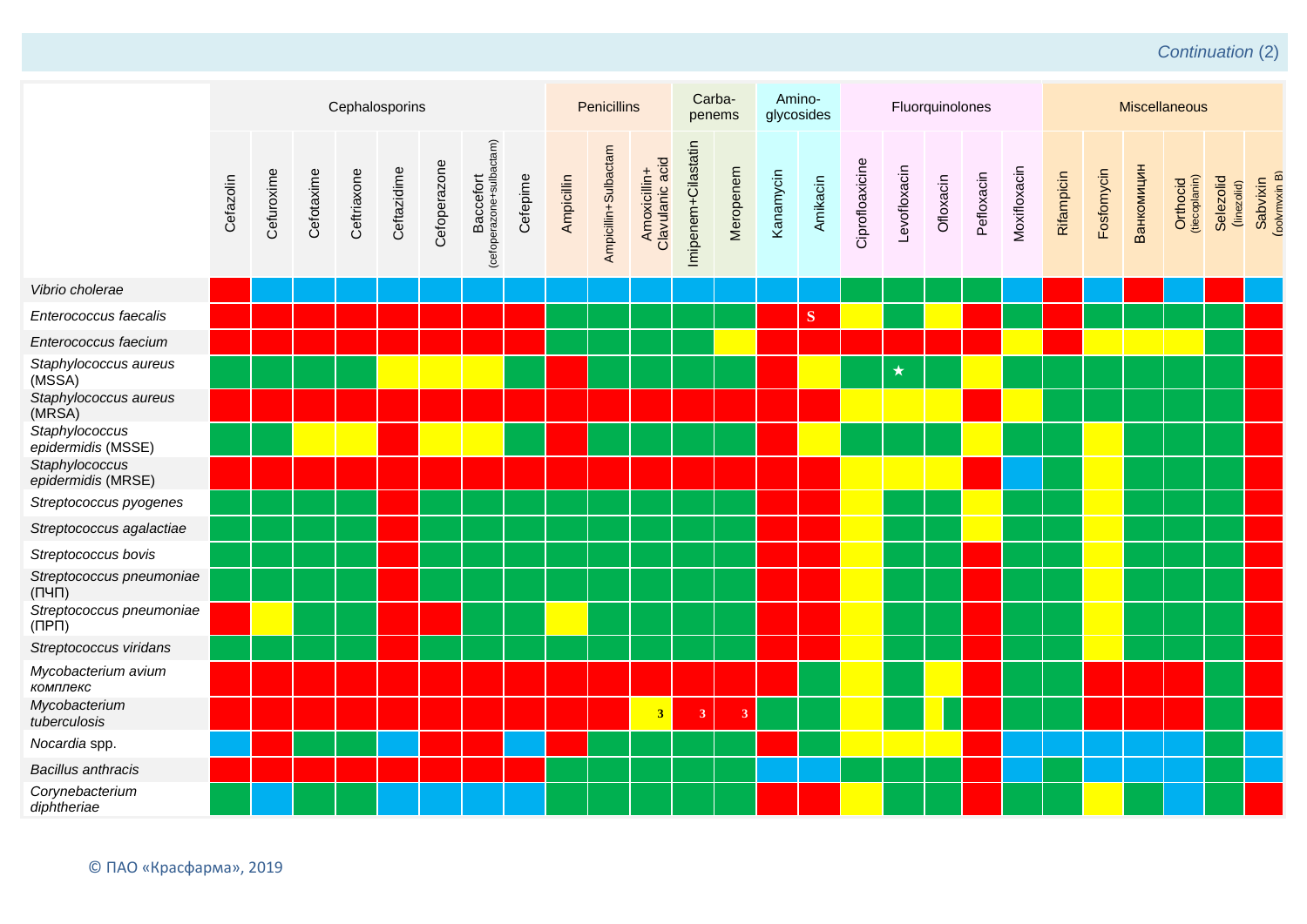## *Continuation* (3)

|                             | Cephalosporins |            |            |             |             |              |                                       |          |            | Penicillins          |                                 |                     | Carba-<br>penems |           | Amino-<br>glycosides    |                 |                | Fluorquinolones |            |              | Miscellaneous |                |            |                           |                          |                           |  |
|-----------------------------|----------------|------------|------------|-------------|-------------|--------------|---------------------------------------|----------|------------|----------------------|---------------------------------|---------------------|------------------|-----------|-------------------------|-----------------|----------------|-----------------|------------|--------------|---------------|----------------|------------|---------------------------|--------------------------|---------------------------|--|
|                             | Cefazolin      | Cefuroxime | Cefotaxime | Ceftriaxone | Ceftazidime | Cefoperazone | Baccefort<br>(cefoperazone+sulbactam) | Cefepime | Ampicillin | Ampicillin+Sulbactam | Amoxicillin+<br>Clavulanic acid | Imipenem+Cilastatin | Meropenem        | Kanamycin | Amikacin                | Ciprofloaxicine | Levofloxacin   | Ofloxacin       | Pefloxacin | Moxifloxacin | Rifampicin    | Fosfomycin     | Ванкомицин | Orthocid<br>(tiecoplanin) | Selezolid<br>(linezolid) | Sabvixin<br>(polymyxin B) |  |
| Corynebacterium jeikeium    |                |            |            |             |             |              |                                       |          |            |                      |                                 |                     |                  |           |                         |                 |                |                 |            |              |               |                |            |                           |                          |                           |  |
| Listeria monocytogenes      |                |            |            |             |             |              |                                       |          |            |                      |                                 |                     |                  |           | $\overline{\mathbf{S}}$ |                 |                |                 |            |              |               |                |            |                           |                          |                           |  |
| Actinomyces israelii        |                |            |            |             |             |              |                                       |          |            |                      |                                 |                     |                  |           |                         |                 |                |                 |            |              |               |                |            |                           |                          |                           |  |
| Gardnerella vaginalis       |                |            |            |             |             |              |                                       |          |            |                      |                                 |                     |                  |           |                         |                 |                |                 |            |              |               |                |            |                           |                          |                           |  |
| <b>Bacteroides fragilis</b> |                |            |            |             |             |              | $\bigstar$                            |          |            |                      |                                 |                     |                  |           |                         |                 |                |                 |            |              |               |                |            |                           |                          |                           |  |
| Fusobacterium spp.          |                |            |            |             |             |              | $\star$                               |          |            |                      |                                 |                     |                  |           |                         |                 |                |                 |            |              |               |                |            |                           |                          |                           |  |
| Prevotella melaninogenica   |                |            |            |             |             |              | $\star$                               |          |            |                      |                                 |                     |                  |           |                         |                 |                |                 |            |              |               |                |            |                           |                          |                           |  |
| Clostridium difficile       |                |            |            |             |             |              |                                       |          |            |                      |                                 |                     |                  |           |                         |                 |                |                 |            |              |               |                |            |                           |                          |                           |  |
| Clostridium tetani          |                |            |            |             |             |              |                                       |          |            |                      |                                 |                     |                  |           |                         |                 |                |                 |            |              |               |                |            |                           |                          |                           |  |
| Clostridium perfringens     |                |            |            |             |             |              | $\star$                               |          |            |                      |                                 |                     |                  |           |                         |                 |                |                 |            |              |               |                |            |                           |                          |                           |  |
| Peptostreptococcus spp.     |                |            |            |             |             |              | ★                                     |          |            |                      |                                 |                     |                  |           |                         |                 |                |                 |            |              |               |                |            |                           |                          |                           |  |
| Mycoplasma genitalium       |                |            |            |             |             |              |                                       |          |            |                      |                                 |                     |                  |           |                         |                 | $\overline{2}$ | $\overline{2}$  |            |              |               |                |            |                           |                          |                           |  |
| Mycoplasma hominis          |                |            |            |             |             |              |                                       |          |            |                      |                                 |                     |                  |           |                         |                 |                |                 |            |              |               |                |            |                           |                          |                           |  |
| Mycoplasma pneumoniae       |                |            |            |             |             |              |                                       |          |            |                      |                                 |                     |                  |           |                         |                 |                |                 |            |              |               |                |            |                           | $\mathbf{1}$             |                           |  |
| Ureaplasma urealyticum      |                |            |            |             |             |              |                                       |          |            |                      |                                 |                     |                  |           |                         |                 |                |                 |            |              |               |                |            |                           |                          |                           |  |
| Borrelia burgdorferi        |                |            |            |             |             |              |                                       |          |            |                      |                                 |                     |                  |           |                         | $\overline{2}$  |                |                 |            |              |               | $\overline{0}$ |            |                           |                          |                           |  |
| Borrelia recurrentis        |                |            |            |             |             |              |                                       |          |            |                      |                                 |                     |                  |           |                         |                 |                |                 |            |              |               | $\overline{0}$ |            |                           |                          |                           |  |
| Leptospira spp.             |                |            |            |             |             |              |                                       |          |            |                      |                                 |                     |                  |           |                         |                 |                |                 |            |              |               |                |            |                           |                          |                           |  |
| Treponema pallidum          |                |            |            |             |             |              |                                       |          |            |                      |                                 |                     |                  |           |                         |                 |                |                 |            |              |               |                |            |                           |                          |                           |  |